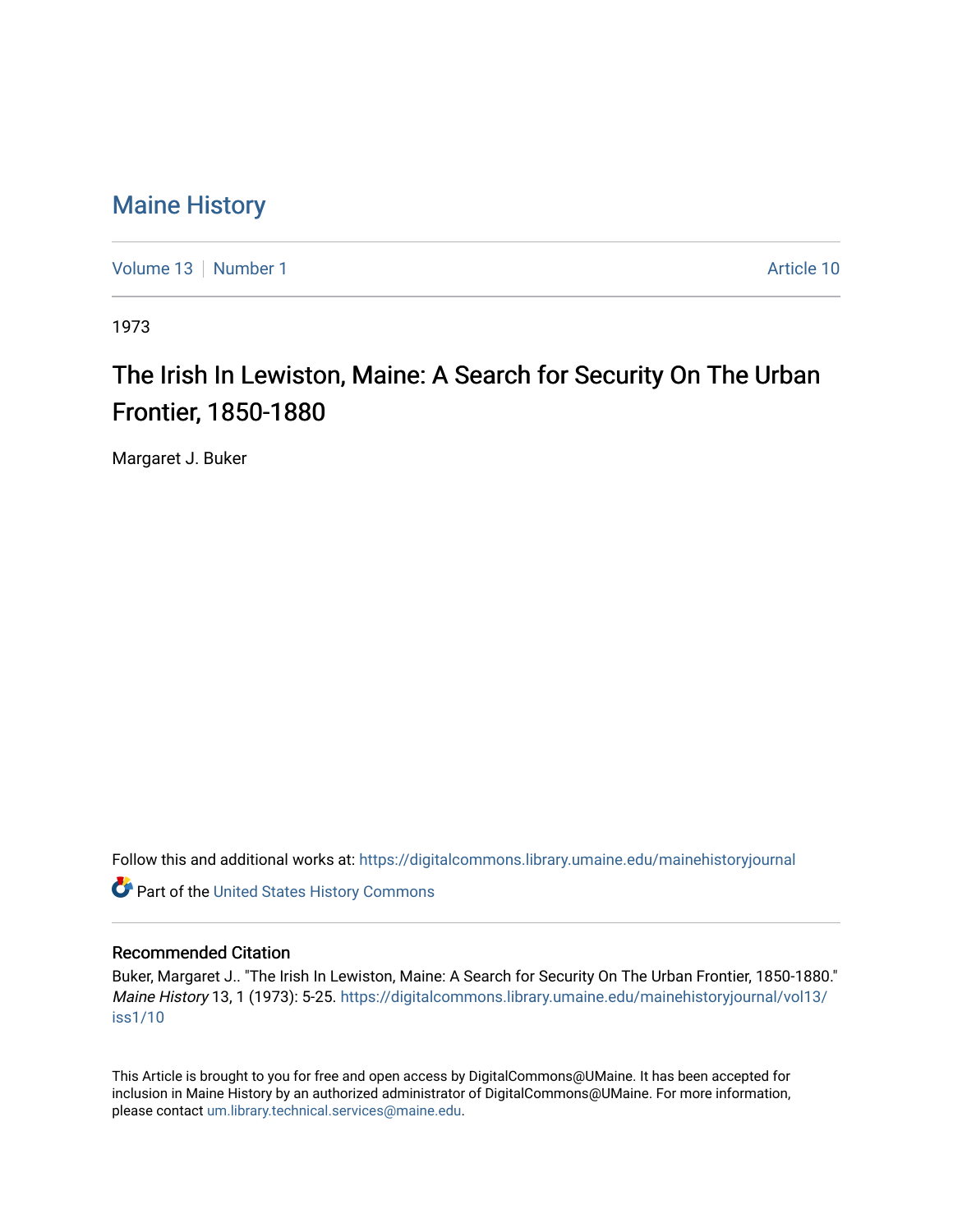### THE IRISH IN LEWISTON, MAINE: A SEARCH FOR SECURITY ON THE URBAN FRONTIER, 1850-1880

By

Margaret J. Buker

Americans have long subscribed to the belief that the United States is the land of opportunity for the common man — whether he be native or foreign born. No other nation has celebrated the notion of social mobility to the same degree. The idea of an open and fluid social order has been a national obsession for more than a century, but how has the faith in mobility squared with reality? A considerable body of historical literature on this subject has accumulated in the years since 1964 when Stephan Thernstrom published his major work — *Poverty and Progress: Social Mobility in a Nineteenth Century City.* His work on mobility among unskilled and predominantly Irish laborers in Newburyport, Massachusetts, has spurred interest in studying mobility among ethnic groups in other cities.

Little of this sort of investigation has been carried out on Maine communities. The tendency to regard Maine as an essentially rural state and to disregard its small number of cities may be one reason for this neglect. There has been, perhaps, insufficient encouragement to study Maine's urban history. Yet, while interest may be lacking, objects of interest are not. Lewiston is but one of several Maine cities where such investigation may prove quite fruitful.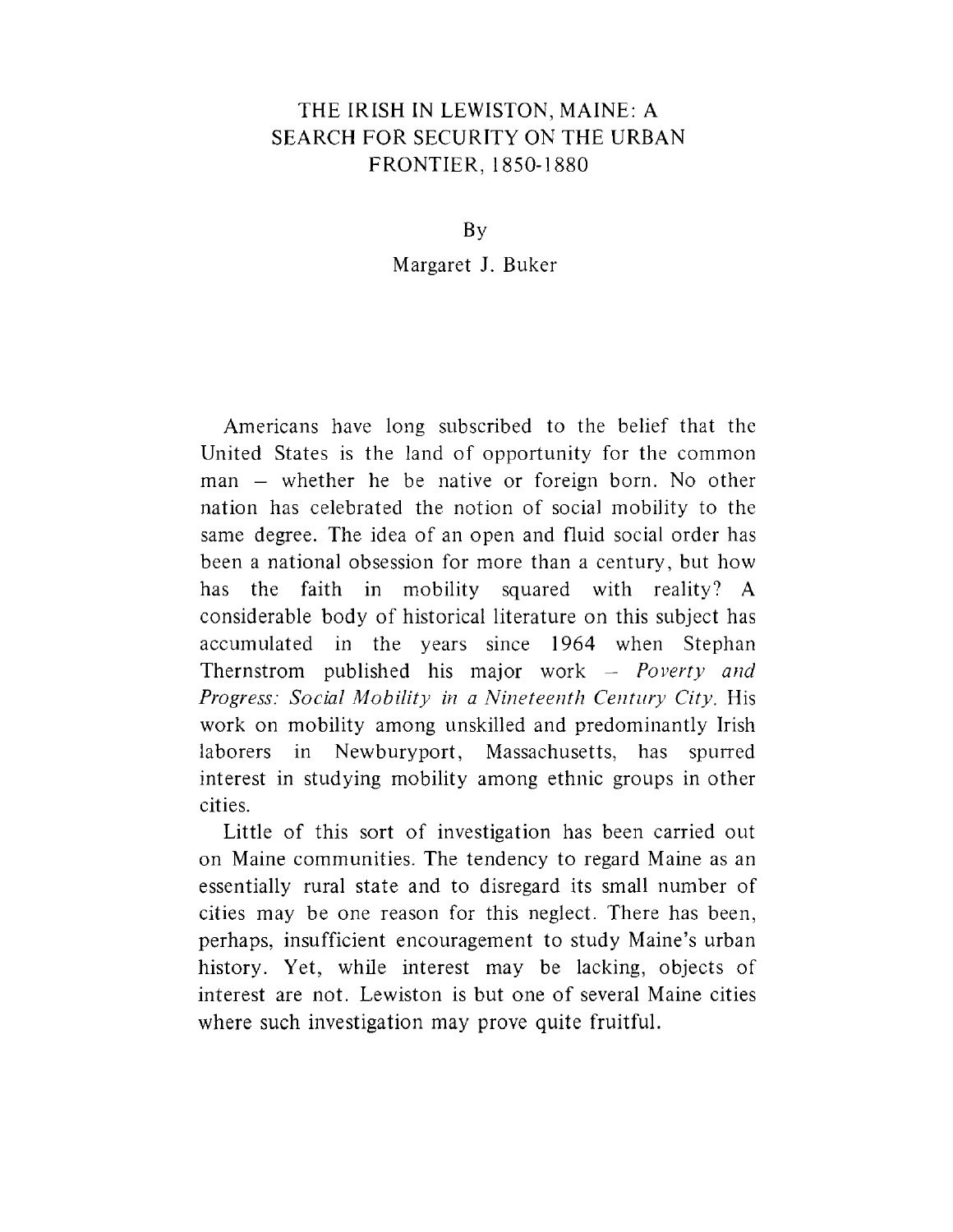into New England of large numbers of Irish. The general economic dislocation of the Irish agricultural economy, aggravated in the 1840'<sup>s</sup> by the appearance of the potato blight, drove many Irish off the land. Unable to pay their rents, and anxious to escape starvation and misery, the evicted peasants had but one desire — to escape Ireland and English rule as quickly as possible. They came to America out of desperation and often with little hope that the future offered a better life.<sup>5</sup>

The cost of transportation, even with the relatively low trans-oceanic rates, involved for the majority of the Irish the expenditure of their last resources. In Boston or New York the penniless newcomer arrived with no alternative but to remain where he was until work could be found. Desperation drove them to accept any type of employment which was offered. The less fortunate, who lacked sufficient funds for passage to Boston or New York, were forced to go to Quebec, Nova Scotia, or New Brunswick in the empty holds of returning timber ships. From the Maritime provinces, they wandered down the coast, drifting about until they reached a city where work could be found or a community whose charitable institutions would shelter them.<sup>6</sup>

The Irish who eventually settled in Lewiston had followed both routes. The manuscript census schedules reveal many instances of children born in Nova Scotia or New Brunswick, Indicating that these Canadian provinces had been the point of debarkation for a large number of Irish families. An equally large number had lived in Massachusetts for several years before securing employment in Lewiston. From whatever geographic source, the majority arrived in the community with little, if any, accumulated savings and often without the types of skills which would have assured them of economic security.<sup>7</sup>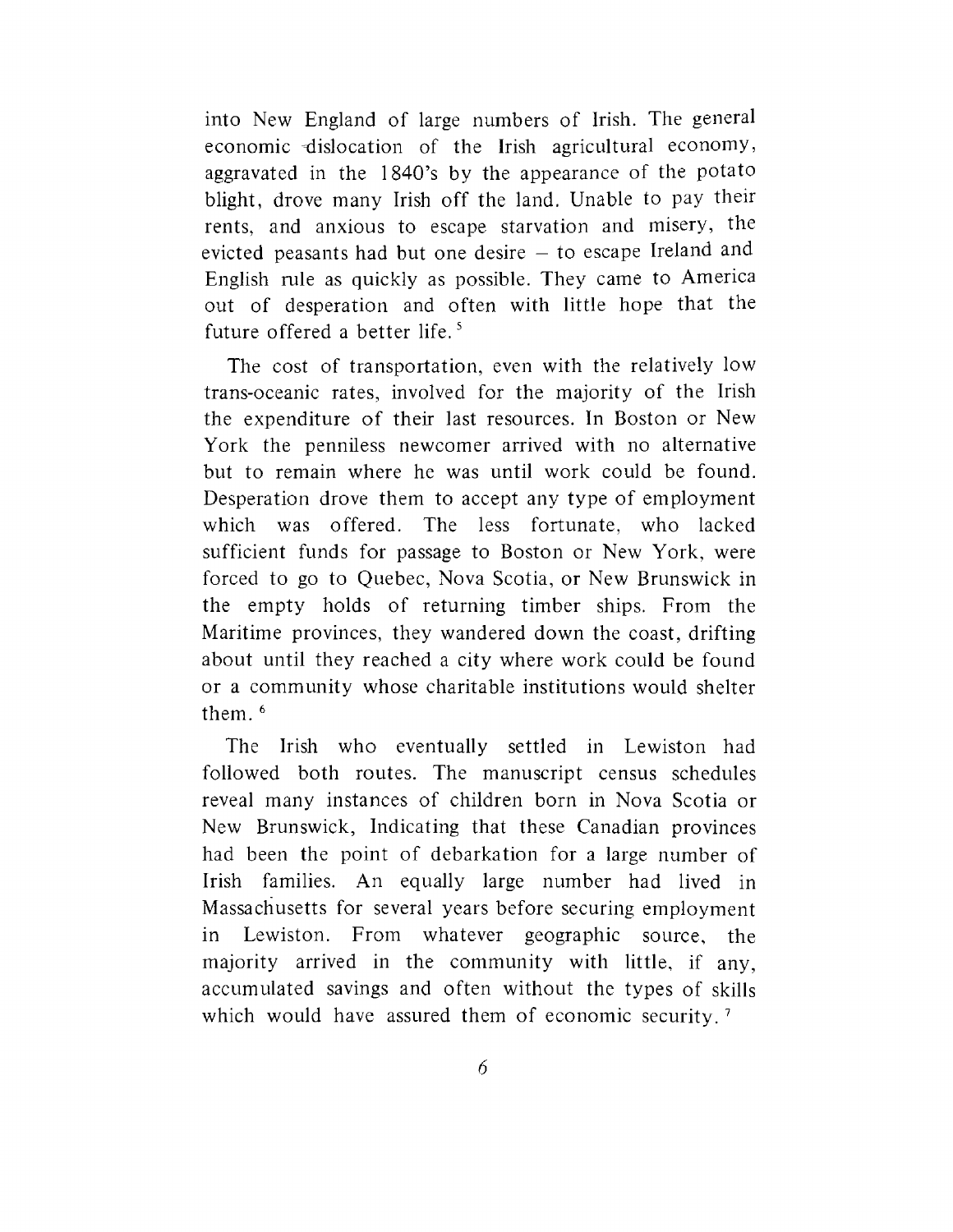Yet Lewiston was a very dynamic community during the following decades. Unlike the major Massachusetts textile cities, Lewiston did not begin its period of industrial take-off until after 1850. From an agricultural community of 3,600 in 1850, Lewiston grew into an industrial city of over 19,000 by 1880. In addition to the striking increase in population, the city experienced a radical alteration in its occupational and social structure. The manuscript census schedules for 1850 and subsequent census years provide valuable information on mobility in this critical period of early growth. The selection of Lewiston as a subject of study allows us to view the process of mobility in an essentially "frontier" urban environment. The very fact of urban growth generated a proliferation of employment opportunities. The textile corporations, opened in the 1850's, provided large numbers of both skilled, and semi-skilled positions; the constant demand for home and business construction furnished opportunities for both unskilled work and employment in the construction trades; the expanding population of the city created demands for social services — professionals, and large and small businesses. One of the major objects of this study is to determine the extent to which Irish immigrants were able to take advantage of the opportunities which economic expansion generated.

At the outset, the Irish held commanding control of the lowest rungs of Lewiston'<sup>s</sup> occupational ladder. In 1850, nearly 75 percent of all the unskilled laborers in the town was Irish. Yet more significantly, unskilled labor represented nearly 95 percent of all employment available to Irish males in the community. Only a small number held skilled jobs; in 1850 Lewiston's Irish community included one contractor, one teacher, and one grocer.<sup>8</sup>

The manuscript census schedules for the succeeding decades reveal the occupational distribution of the Irish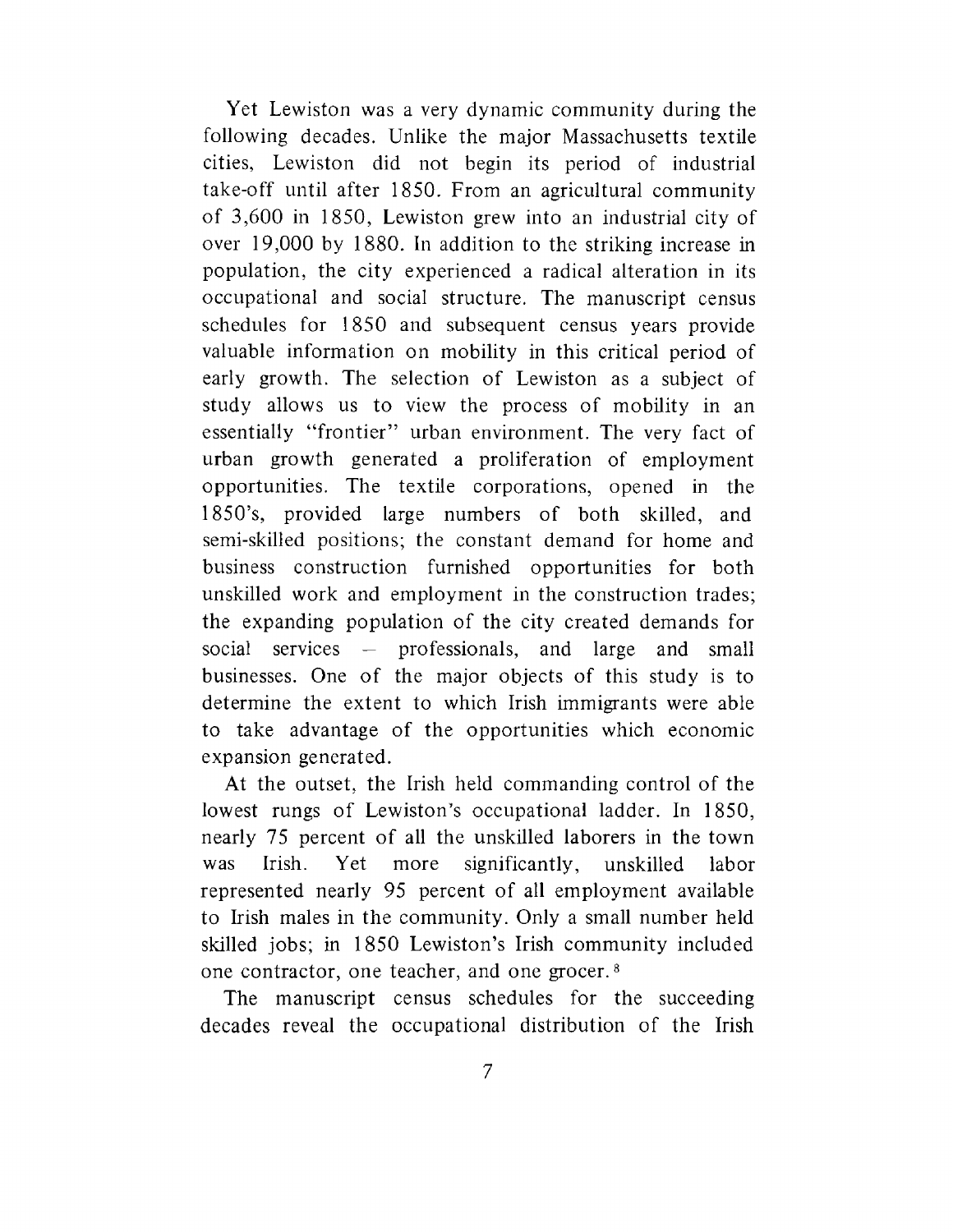population at ten year intervals, and gradual but modest improvement is reflected in the statistical information. The percentage of Irishmen confined to unskilled work gradually declined over the years, although it never fell much below 40 percent and averaged over 60 percent for the thirty year period for which information is available.<sup>9</sup>

The majority of those who held skilled jobs or who established themselves as businessmen in the community did not emerge from the unskilled labor class, but rather moved into the community with savings and experience which enabled them to take advantage of the dynamic economic climate in Lewiston. The group which is of major interest are those who started out in the town as unskilled day laborers. They represented the major portion of the Irish population of Lewiston. What, if any, were the opportunities available to them? In order to understand the tenuous position of the day laborer, we must first make clear certain characteristics of unskilled work:

1) Day labor was generally the lowest paying work available. The rates for unskilled labor varied between a dollar a day and \$1.25 a day over the thirty year period under study. Those who worked for the city on road or sewer construction and maintenance were generally paid one dollar per day. The rates which the textile corporations paid for common labor varied from year to year but averaged only a little over one dollar per day.<sup>10</sup>

2) Day labor was irregular employment. The digging of ditches, grading of streets, and other tasks did not provide continuous employment. Individuals might be employed one day and unemployed the next. The work was generally outdoor employment which could be, and usually was, halted by bad weather. The work was seasonal and there was a frequent shortage of employment during the winter months. At most, the day laborer could expect to be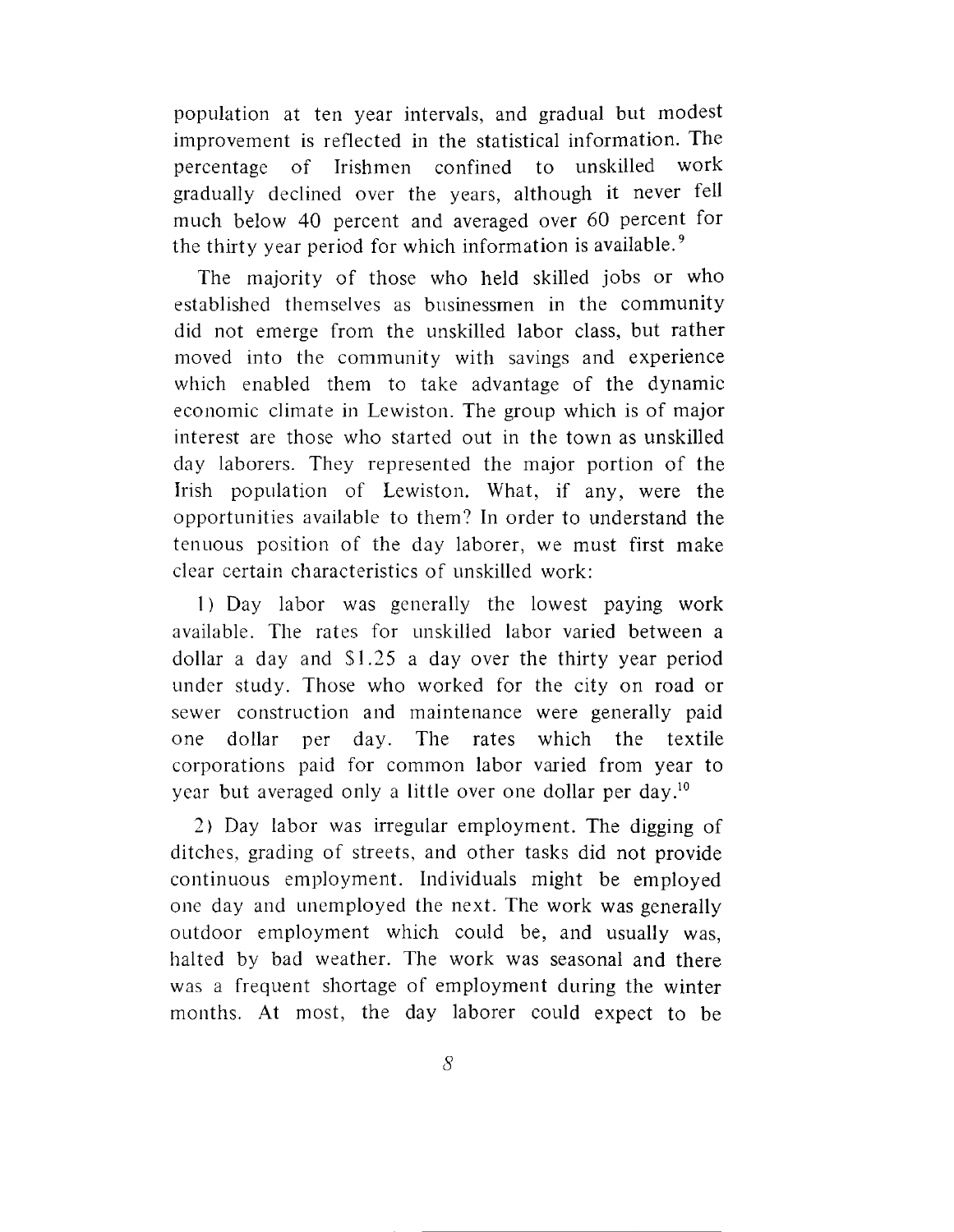employed for 240 days out of the year.<sup>11</sup>

3) The type of work done by the laborer was generally physically taxing, occasionally exposing the individual to crippling or fatal accidents.

4) As the laborer advanced in age his economic position could be expected to deteriorate. The older man simply could not compete physically with the younger job-seeker. Consequently, the Irish laborer was faced with the specter of misery in his retirement, not infrequently becoming a public charge when there was no family to support him.

These factors combined to make such work the least desirable employment available. Consequently, not until the French Canadian immigration of the 1870's was Irish dominance of the unskilled labor pool challenged.<sup>12</sup>

If at all possible, the Irish laborer desired to move into a more secure and better paying economic position. Those who had experience or skills in the various construction trades were often able to find work as brick or stone masons or carpenters. The booming construction industry offered many opportunities. Yet the majority of Irishmen lacked experience in this activity and were not in a position to learn a new trade.

A larger number of laborers were able to move into semi-skilled factory employment. Jobs in the textile mills paid somewhat better than day labor, but even more important than the slight improvement in daily wages was the fact that mill employment was a year-round occupation and was not beset with the uncertainties which plagued unskilled labor. A large number of Irishmen were employed by the Lewiston Bleachery and Dye Works, perhaps because the work was considered somewhat undesirable by native-born job-seekers. The Irish also had a firm hold on jobs in the Gas Works, probably because, here again, the job was considered undesirable by potential competitors.<sup>13</sup>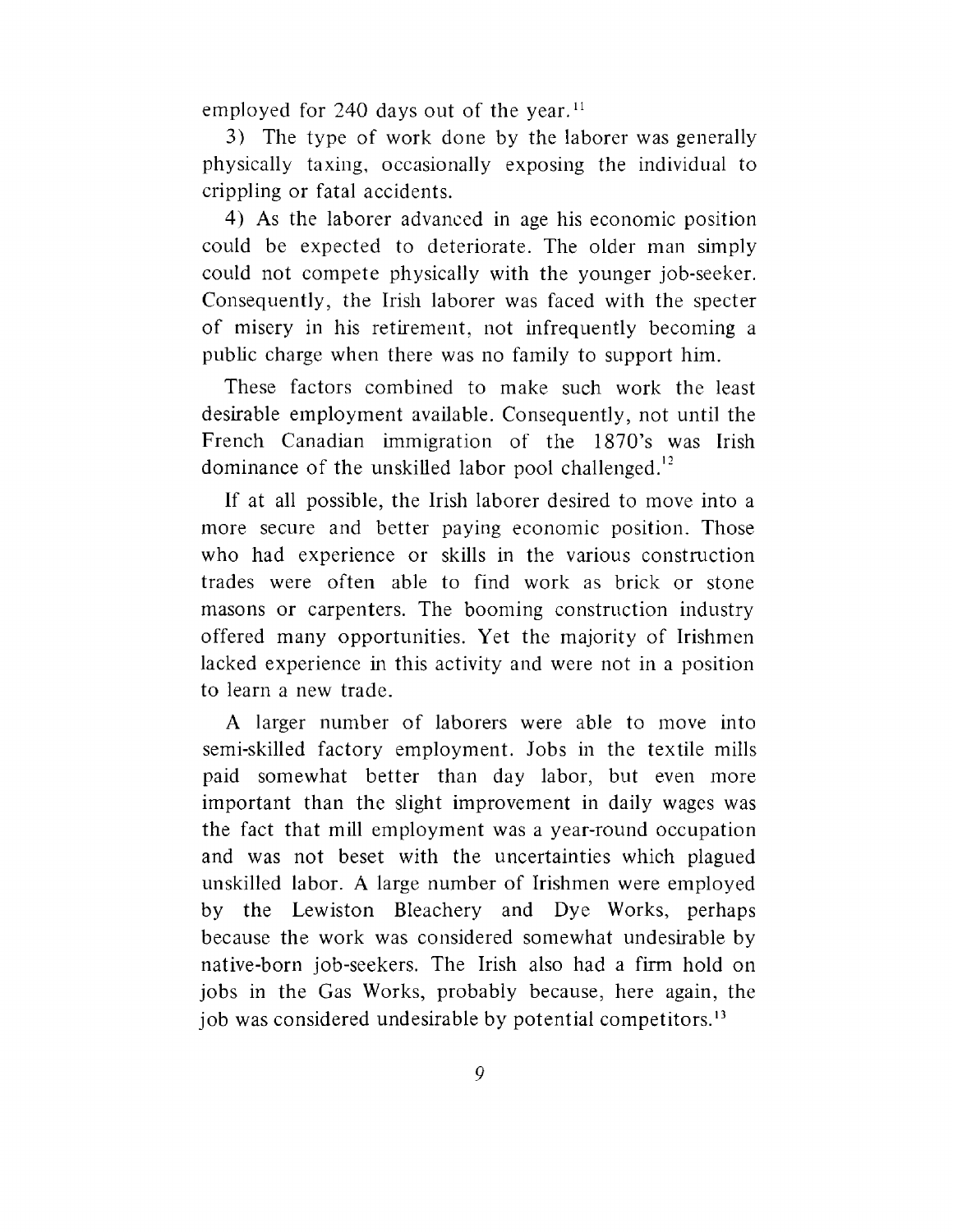The number of successes among the Irish laborers was small, but enough to encourage some optimism about the possibilities open to the Irish immigrant. Several Irish laborers were able to accumulate sufficient savings to purchase their own farms. One man  $-$  Timothy Callahan  $$ became a prominent businessman despite his humble beginnings. He was able to build his grocery business into an investment worth nearly \$20,000. Thomas Ward had a very successful clothing business in the 1870's and served repeatedly as a city councilman.<sup>14</sup>

Among the Irish laborers in the city, however, the most striking success was Patrick Many. Sometime in the 1850's he moved from an unskilled position to become a truckman. By 1860 he had accumulated assets of \$3,000. Over the course of the next fifteen years he emerged as one of the city's leading contractors. He supervised railroad work, did private contracting for home and business construction, built several tenements which he rented, and on occasion worked for the city. He was the owner and proprietor of the Androscoggin Trotting Park, the city's only race track.- By the mid-1870's his property was valued by the local tax assessors at over \$25,000.<sup>15</sup>

The great majority of Irish laborers, however, were occupationally immobile. Even after thirty years in the city, over 60 percent of foreign-born laborers were still holding unskilled positions. Some were able to accumulate sizeable property holdings, but most had only a tenuous security in either occupation or residence. Yet, the geographic mobility of this group after the initial decade was surprisingly low. While Thernstrom found that in Newburyport, Massachusetts, forces were at work winnowing out the less successful, no such mechanism appears to have been operative in Lewiston. Certainly, Lewiston's distance from other major cities which might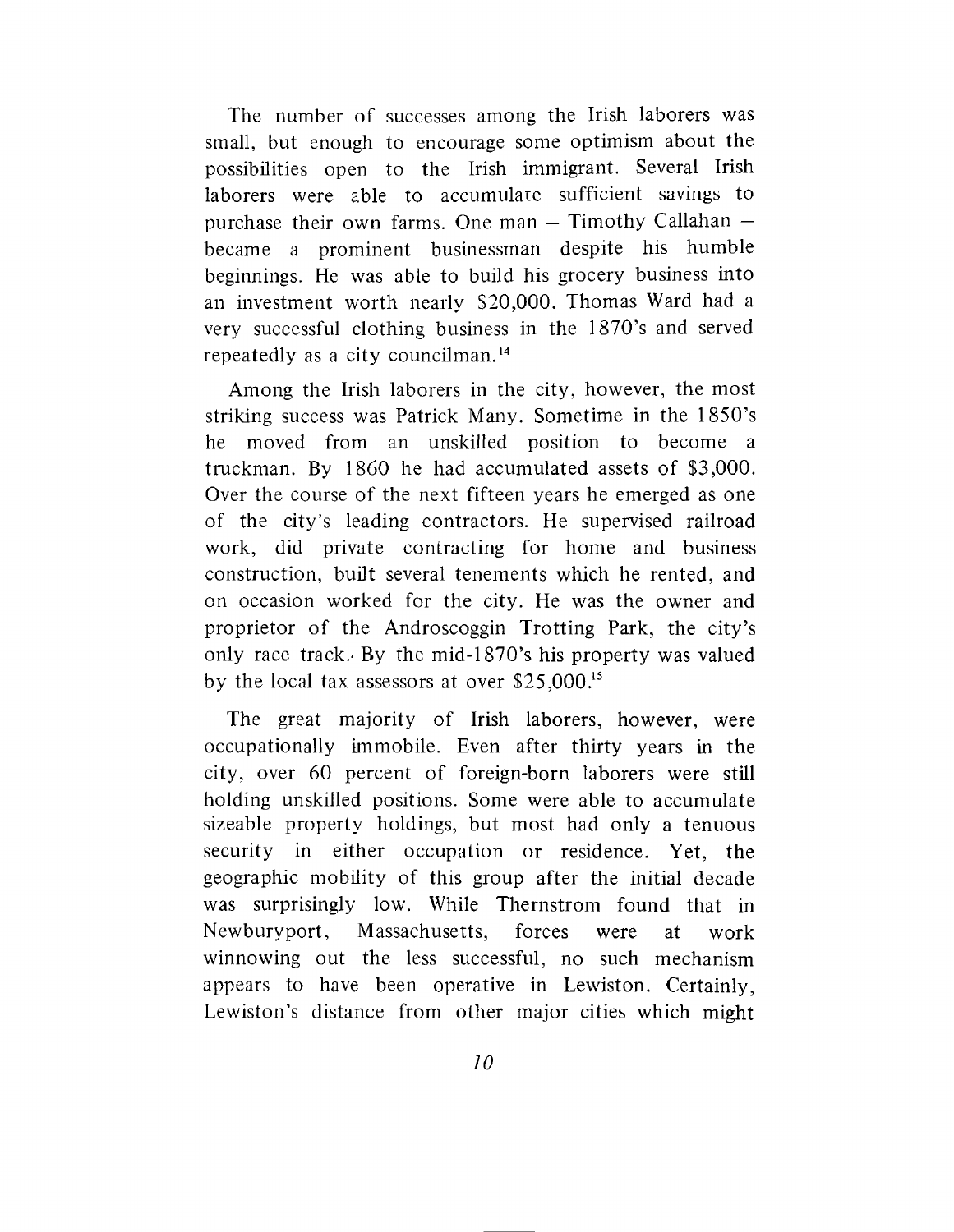have siphoned off population was one factor. Yet a far more significant factor and one which Thernstrom and others have failed to give much attention to was the availability of public charity support in times of economic distress.<sup>16</sup>

The laborer who could turn to the community for relief during periods of hardship was much more likely to remain where he was than to venture elsewhere in search of uncertain employment. The connection between residential permanancy and welfare availability seems unquestionable. Where public support was available, an individual was unlikely to uproot his family without fairly good assurances that their security would be enhanced by moving. For many laborers in Newburyport there had been little choice. Newburyport's charitable assistance was, Thernstrom tells us, "penurious in the extreme." The prospects for foreign-born laborers were made even less attractive in the mid-1850's by the passage of a state law in Massachusetts forbidding relief to alien paupers except in a few grim, State almshouses. The harshness of relief prospects, coupled with the declining employment opportunities, were undoubtedly factors encouraging many laborers to leave.<sup>17</sup>

The situation in Lewiston was significantly different. There was no state law relieving the community of the responsibility for the relief of immigrants. Nor were there other communities on whom Lewiston could shift the burden of support. While laborers coming into the city from rural communities in Maine could be returned to their place of origin in cases of indigency, Irish laborers who were Lewiston residents or who had no other settlement within the state automatically became Lewiston's responsibility.

From the early 1850's through 1880, the general attitude as evidenced by the reports of the overseers of the poor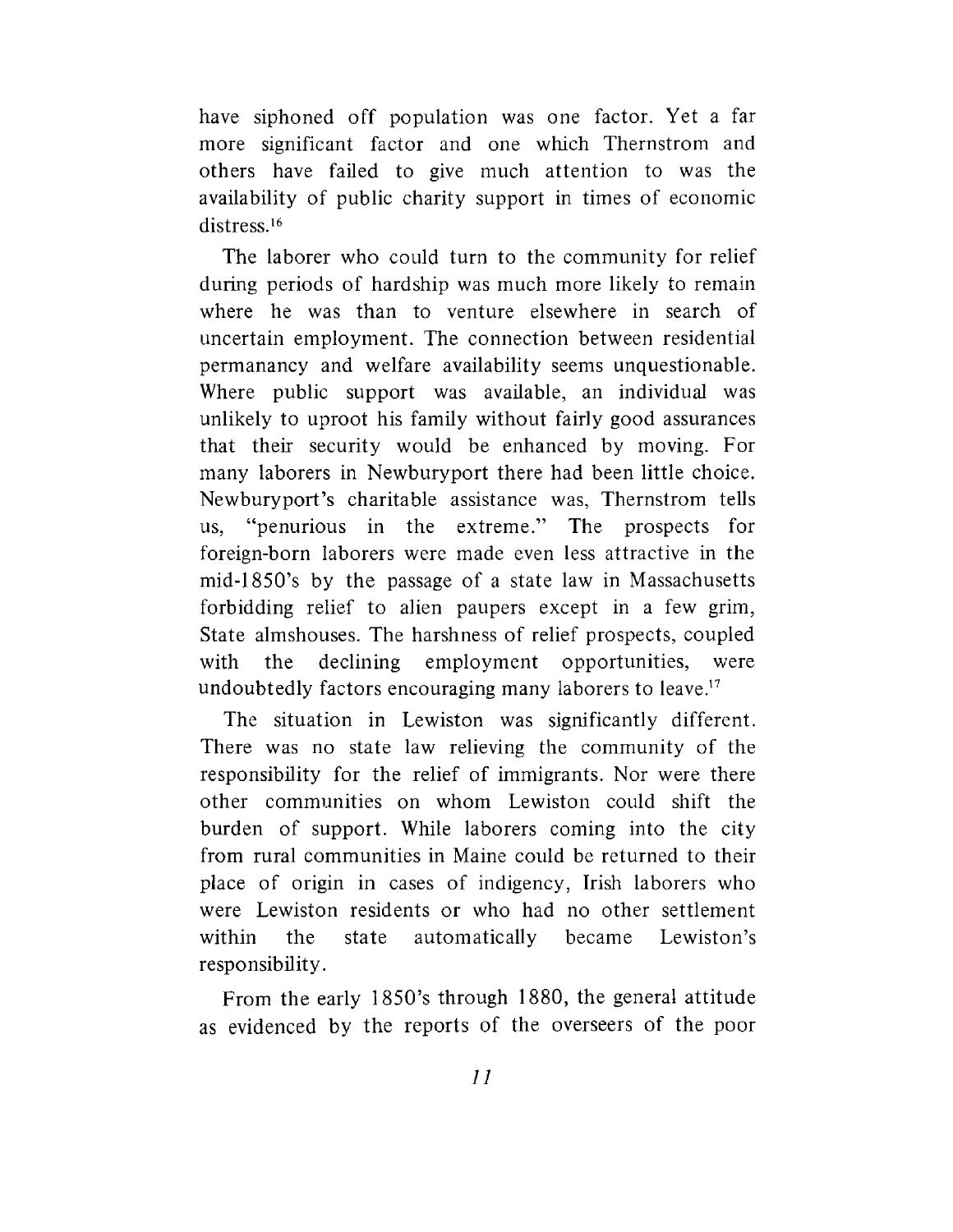and other public officials was one of support and concern. A tightening up of public relief in the early  $1860's - a$ reaction against the lax and over-generous attitude of the late 1850's — tended to be fairly short-lived. By 1868, Mayor Isaac Parker was saying of the overseers of the poor: "They should be men who combine business qualifications with Christian virtues — men of discrimination and large humanity — men, who, while they would consult economy, if they erred at all would err on the side of humanity, and bestow too much rather than too little, — men who would always remember that they have a humane and Christian, as well as a legal duty to perform toward the unfortunate poor."<sup>18</sup> In that year there were thirty-seven Irish families receiving aid, by far the largest number of any nationality. The overseers were not particularly upset by this fact, and attributed it to the "more liberal *private* charities of other nationalities."<sup>19</sup>

The employment situation became even bleaker in the 1870's with the onset of an extended economic depression. The large influx of French Canadians anxious for work, coupled with the fact that Irish laborers who had entered the city in the early 185O's were by now advanced in age and often unable to work, regularly increased the welfare burdens. Yet there was little evidence that public officials felt that the individuals out of work were completely responsible for their condition. In 1871, Mayor Garcelon admonished that "the large influx of non-residents seeking employment in our manufactories, will always be a source of expense to the city  $\ldots$  The poor we have always with us, and not only justice but humanity requires prompt and efficient protection. Let us remember that there are none so wealthy or exalted but they may become the objects of public support, and that the measure we mete unto others may in like measure be meted unto us."  $20$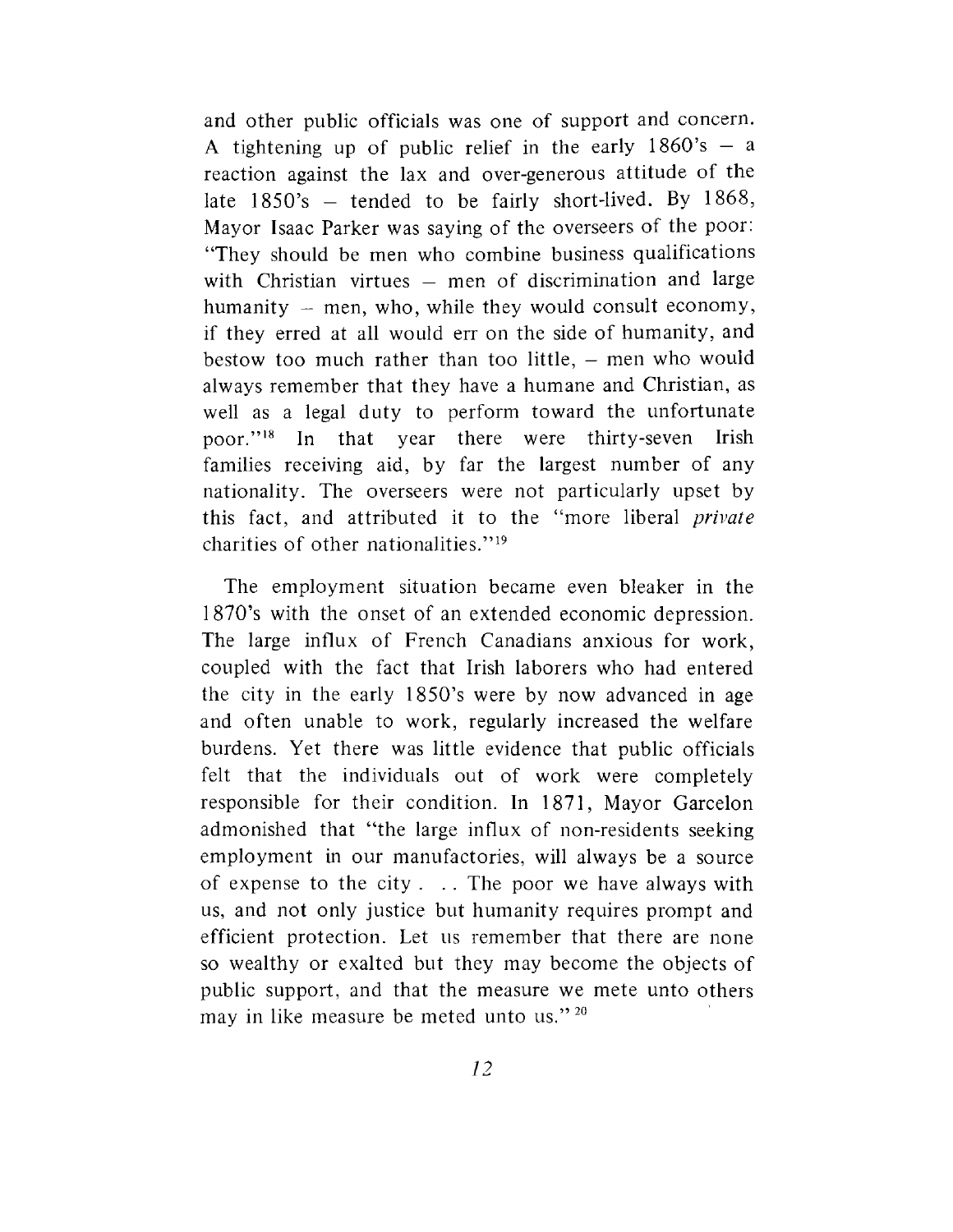In addition to direct charitable relief, the city assisted many by providing work on the city streets, sewers, and other public works. Mayor Farwell in his 1873 address suggested that the city provide "those destitute and temporarily out of employment with some occupation upon the city works or otherwise." The benefits of such a policy, he argued, would be twofold. Those helped would have an opportunity to earn their own support and thus feel less like dependents on the city's bounty. At the same time the expenses of the city would be reduced.<sup>21</sup> By 1880 all street work was being done by the day, under a city regulation which required that this work be given only to Lewiston residents. This regulation gave an advantage to Irish laborers over newly arrived immigrants who had no established residence in the community, and the passage of such a restriction reflects the growing political influence of the Irish.

The conclusions of this analysis of occupational mobility are sobering. Although the overall occupational picture indicated steady improvement and intensive study of the careers of individual laborers reveals a large number of modest advances and a small number of major successes, the majority of the city'<sup>s</sup> Irish laborers were occupationally immobile, confined to the lowest paying and least secure jobs, and able to survive economically only by reliance on the employment of their children and frequent recourse to public support in periods of ill-health or unemployment.

If nineteenth century Americans were optimistic about the immigrant laborer's chances for upward mobility, they were even more optimistic about his children's prospects for success. Was this optimism warranted? From a young age  $-$  often nine or ten  $-$  Irish children were put to work in Lewiston's textile mills. The report of the overseers of the poor in 1872 expressed considerable skepticism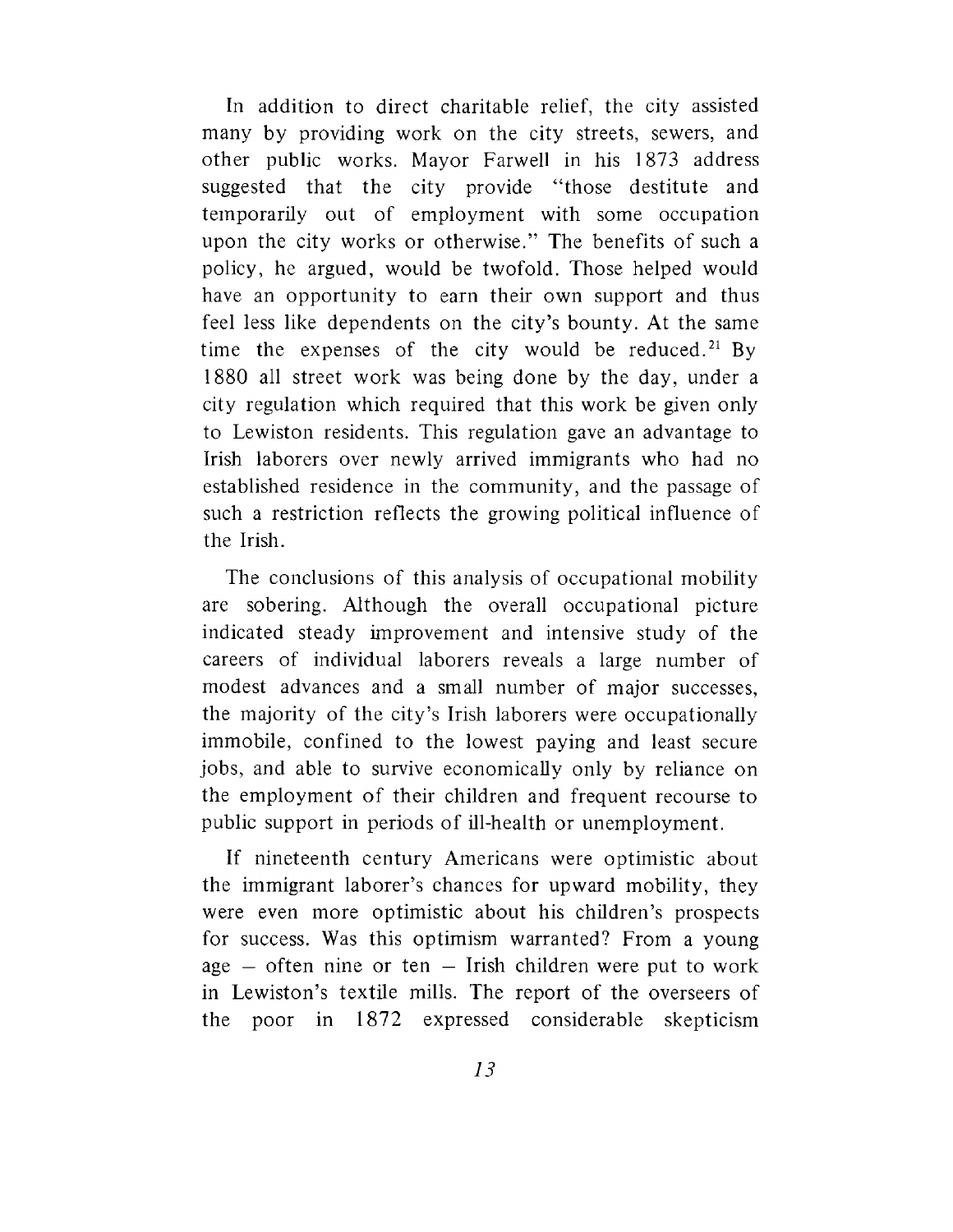concerning the preparation which these children were receiving for self-supporting adult life. "There are, in our city," they reported, "at least five hundred male and female minor children, that are growing up with very little education, and a great many without any at all; with no knowledge of labor, except that furnished by our mills, the result of which will be to increase the number of paupers to an alarming extent, just so fast as they go out into the world on their own account."<sup>22</sup>

The reports and pronouncements of public officials throughout the 1860's and 1870's were full of concern about the lack of preparation which the children of the poor were receiving. One major problem was the failure of the city to build sufficient school facilities to meet the ever-rising demand. As early as 1868 the School Committee had expressed serious alarm at the inadequacy of the facilities to meet the needs. The overcrowding of classrooms was most acute in the working class districts, where population growth was most intense, and where Irish and later French Canadian families were most highly concentrated. Five primary schools on Lincoln street were crowded to overflowing the School Committee reported, for all of these scholars had been rejected for want of room, and from the school near the Gas Works — a strongly Irish residential area — twenty-five scholars were taken out at one time and sent into the streets to give room for the remainder to turn around. The conclusions of the Board were unequivocal:

It is now a question as to whether we shall provide our children, particularly those of the lower grades, with the means to prepare themselves for the duties of life, or drive them into the streets where they may fit themselves for lives of idleness and, perhaps, crime. We may postpone other improvements and not materially suffer; but to postpone the construction of needed schoolrooms may forever put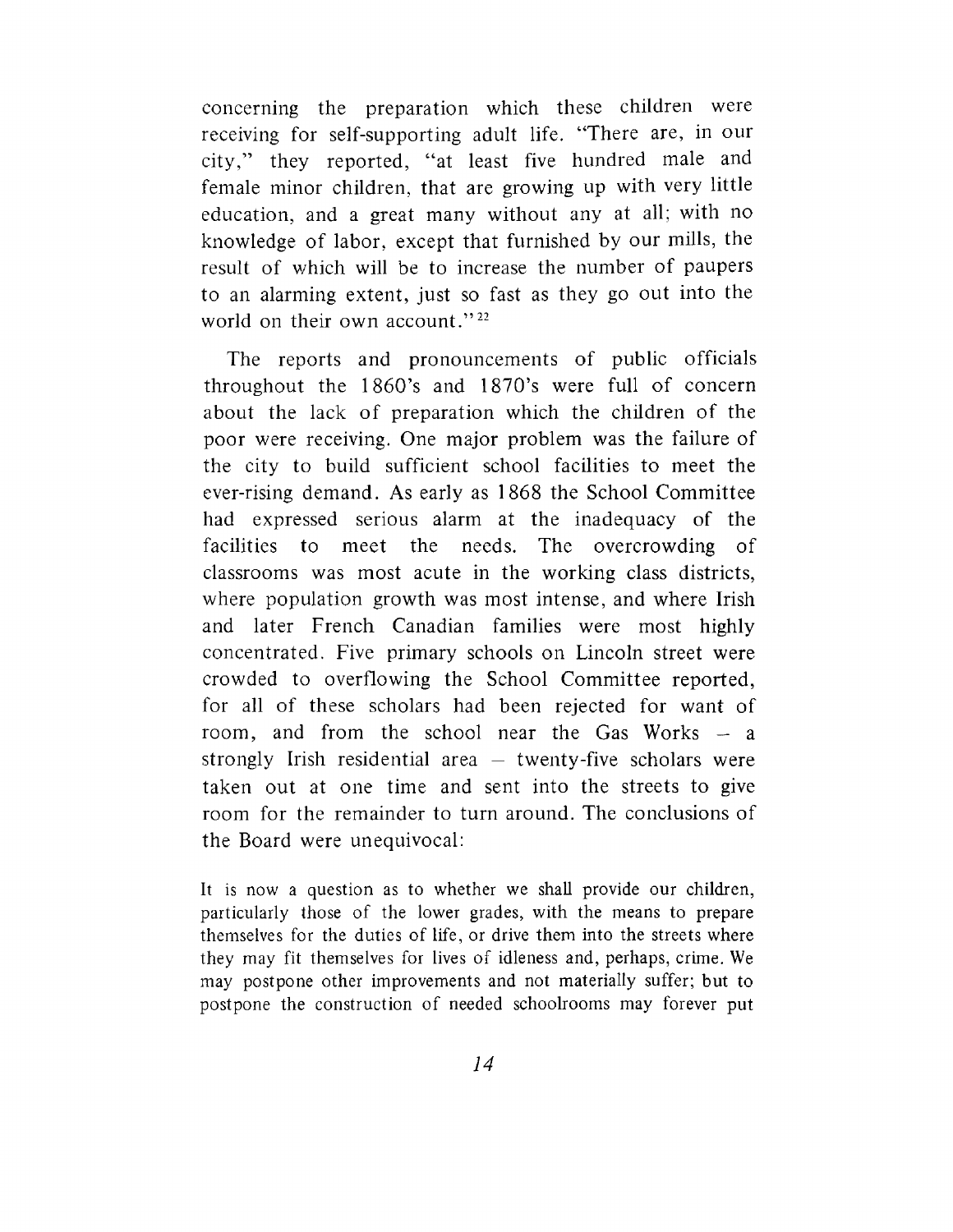beyond our control hundreds of children, soon to become strong men and women and take upon themselves responsibilities as citizens.<sup>23</sup>

It became increasingly obvious, however, that the lack of sufficient classroom facilities was not the only factor involved in the alarmingly low rates of school attendance by lower class children. One of the most penetrating criticisms of the educational system'<sup>s</sup> inability to meet the needs of laboring children was offered by Dr. Alonzo Garcelon in his address as mayor in 1871:

We have a law upon our statute books requiring the attendance of every scholar under the age of fifteen years employed in our mills, for at least three months in every year. This law, though of vital importance, is <sup>a</sup> dead letter practically .... Enforced though it might and ought to be, to its full extent, I presume there would be hundreds of instances which demand especial consideration .... We must bear in mind that by far the larger proportion of these scholars are children of the poor, and that their labor in the mills, or elsewhere, is absolutely essential to keep the wolf from the door,  $$ that without that labor starvation or the poor-house would be the fate of many a family.<sup>24</sup>

The educational system, as it existed, was aimed at the preparation of middle class children for adult life. One of Mayor Garcelon's major criticisms was that the system of graded schools discriminated against the poor, since they could attend only a small part of each year. Consequently, they became lost in the educational system, seldom meeting the requirements for advancement to higher grades, and often totally neglected. In a statement which is, perhaps, the clearest critique both of the inapplicability of the school system to this class of students and of the whole mobility thesis, Mayor Garcelon admonished: "It is idle to throw open gilded parlors and to expose to gaze tables covered with the choicest delicacies, and invite to the banquet those who are bound by the inexorable thongs of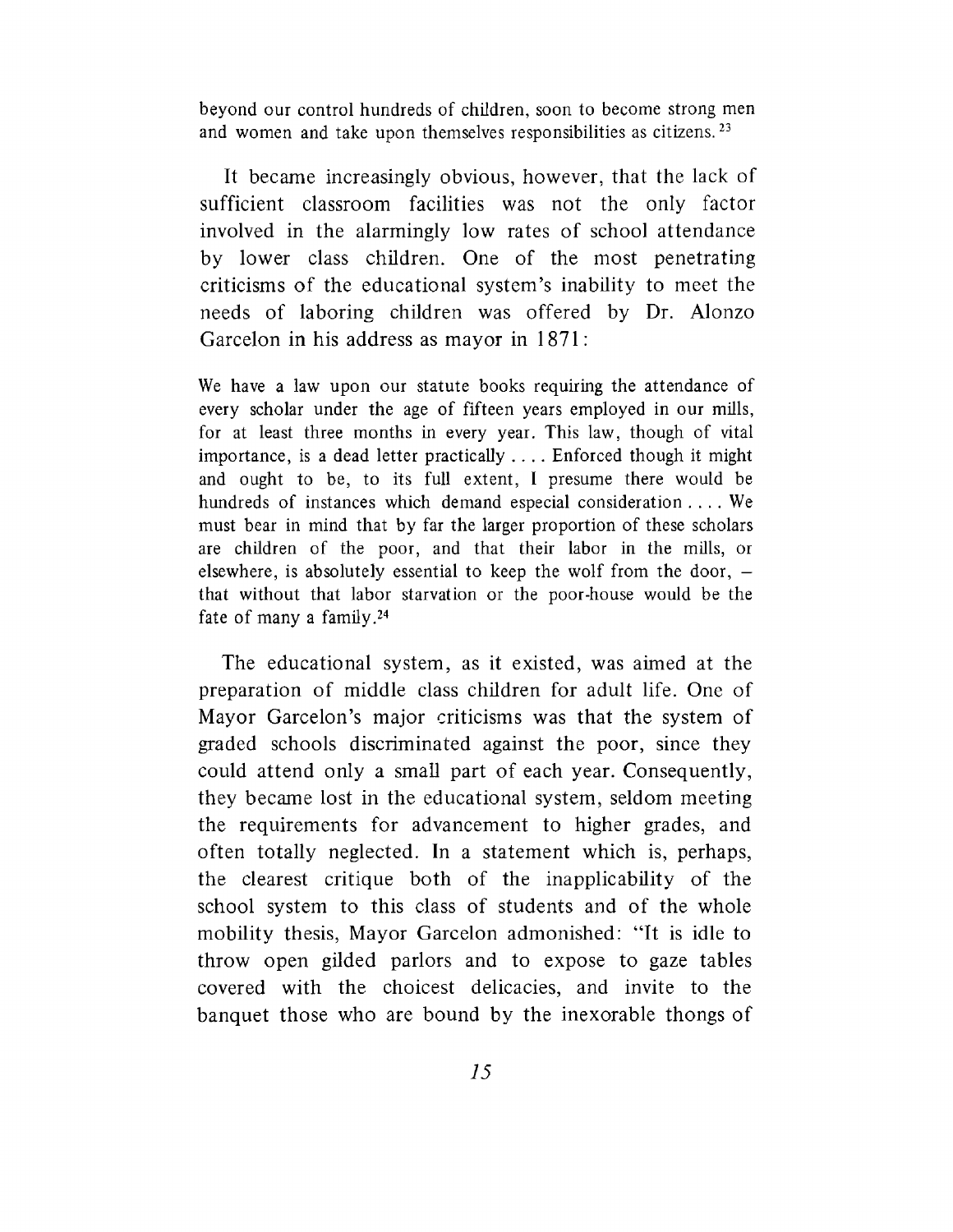fate to a position from which they cannot extricate themselves."<sup>25</sup>

Dr. Garcelon further argued that "unless we would have growing up in our midst a class almost entirely devoid of the rudiments of education, vicious as well as ignorant, we must have especial provision for their accommodation."<sup>26</sup> He suggested that schools be set up where these

children could learn the basic educational tools and that, in addition, the city promote some type of vocational education where working class children could learn useful and marketable skills. These suggestions were not acted upon. The city did not have the money or interest in making special provisions for the education of the poor. For the most part, Irish children were exposed to formal education for only a few years, if at all, and then picked up what further training they required in the city's textile mills or elsewhere.

In spite of the pessimism expressed by some of the city'<sup>s</sup> leading political figures, the situation was not as dismal as it might at first seem. While those occupations which required educational training — professions and a variety of white collar positions  $-$  were effectively closed to all but a very small minority of Irish children, their economic position tended to be more secure than their father's. Unskilled day labor, which had furnished employment for the majority of Irish immigrants, accounted for only about 20 percent of the occupational distribution of the second generation. The majority, quite understandably, moved into semi-skilled factory employment. The cotton textile mills had furnished for most Irish children their earliest working experience. Some individuals were able to move upward within the factory hierarchy to lower management positions. A larger number held skilled jobs as spinners, dyers, or section hands. The majority, however, were listed in the census schedules and city directories as simply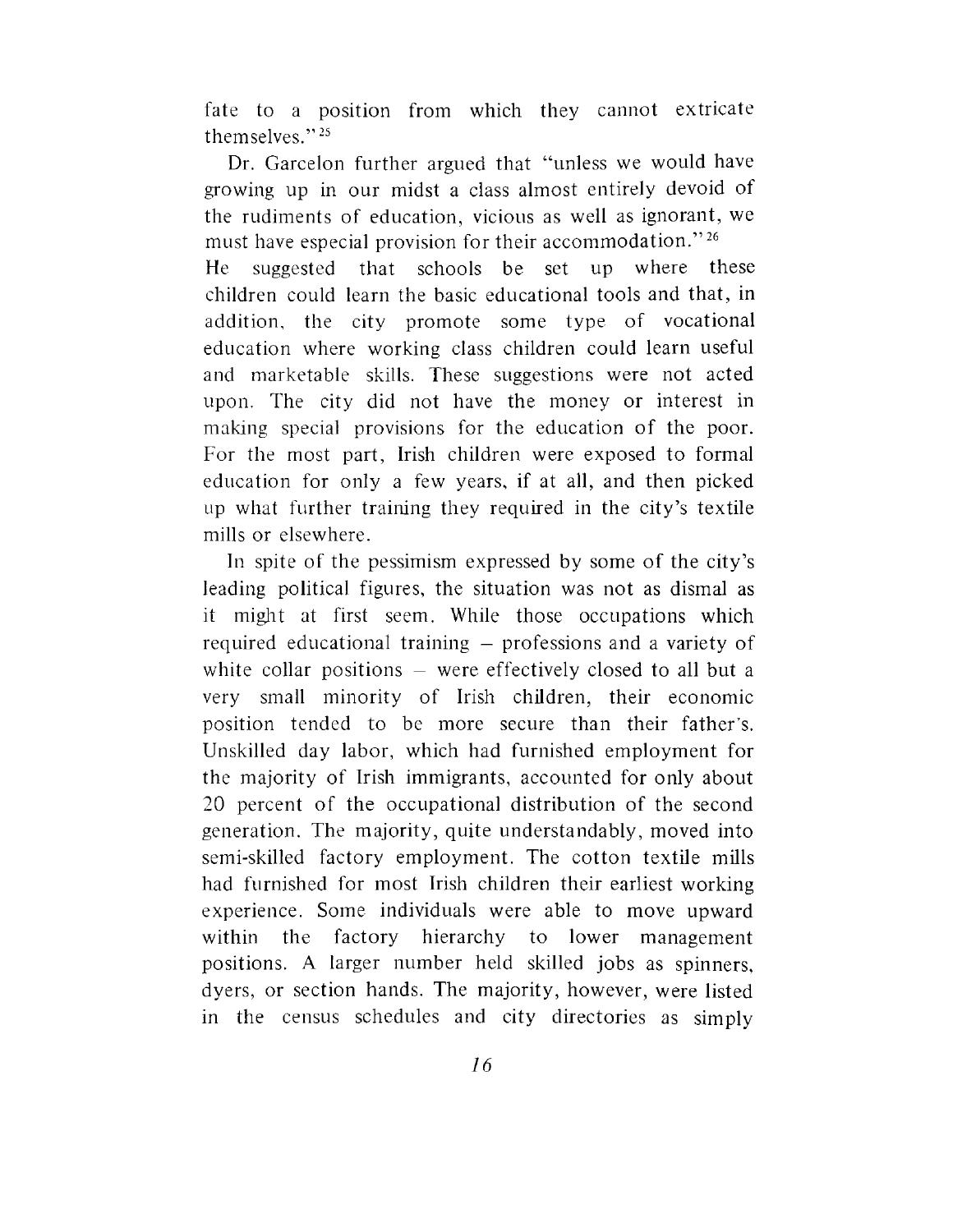factory operatives. The sons of Irish laborers also had greater access to skilled construction jobs. A fairly large number became brick masons or carpenters. Many of them undoubtedly served the construction demands within the Irish community.<sup>27</sup>

While the economic position of the second generation hardly warrants excessive optimism, their occupational improvement was significant. Increased security and higher pay meant that a greater proportion of second generation families were able to survive economically without the necessity of relying upon the employment of their children. The third generation was, therefore, in a position to avail itself of the types of educational training which would prepare them for more desirable and lucrative employment.<sup>28</sup>

In addition to the security of regular and remunerative employment, the Irish immigrant also sought residential security in the city. For some this involved the purchase or construction of their own home. For those forced to rent, residential security meant being able to afford healthy and sanitary accommodations for their families. The degree of success in meeting this objective varied considerably.

Home ownership represented both an avenue of upward social mobility  $-$  into the property-holding class  $-$  and an insurance against the vicissitudes of urban life. The Irish experience with eviction from their homes caused them to place an extremely high priority on property accumulation and home ownership. Many Irish families were willing to make great sacrifices — including the education of their children  $-$  in order to accumulate sufficient savings to purchase a city lot and construct a home.

The earliest Irish immigrants who had come to Lewiston to work on the canal system found themselves in a community which did not have any available housing facilities for them. Brick boarding houses were built in the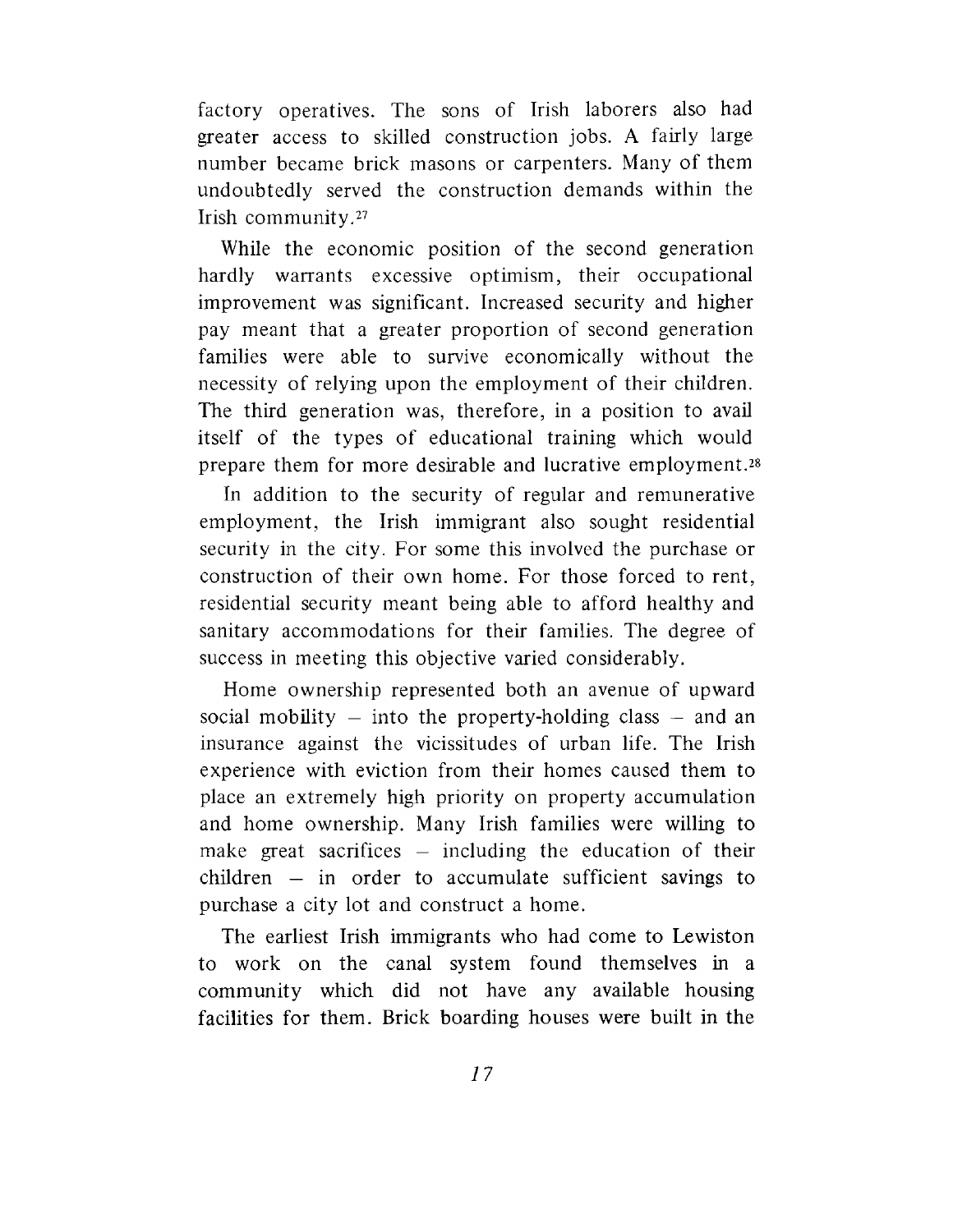early 185O's by the textile corporations to accommodate Yankee girls who were recruited to work in the mills. No accommodations were ever planned to meet the housing needs of Irish families. The Irish response was to build temporary dwellings on land owned by the Lewiston Water Power Company. There were several areas in the city, known as "patches," where the Irish population lived, thickly settled in small wooden cottages, some of them only one room houses and others banked up with earth on the sides.<sup>29</sup>

Such housing facilities, meagerly furnished, offered inexpensive accommodation. However, excessive crowding of dwellings and unsanitary and unclean surroundings made them a potentially very serious health hazard. In the summer of 1854, the worst fears were realized when an epidemic of Asiatic cholera made its appearance in Lewiston. The dreadful pestilence, although it did not originate in the Irish community, got into Shingle Patch  $$ one of the largest of the Irish settlements. As a health precaution and to prevent the spread of the disease, the selectmen ordered the dwellers on Shingle Patch to pull down their houses and move them into the country below the village. The other "patches" were less hard hit. Extensive efforts were made in those areas to clean up the buildings and surroundings. Although it lasted but a few weeks, the epidemic killed over 200 persons, the majority of them Irish. Sympathy was aroused for the plight of the stricken Irish families and the epidemic may well have helped to defuse anti-Irish feelings which in other communities raged so virulently at that time.<sup>30</sup>

The undesirable nature of their accommodations, added to the strong desire for property ownership, encouraged those Irish laborers who could to make efforts to purchase or construct their own homes. Numerous factors, however,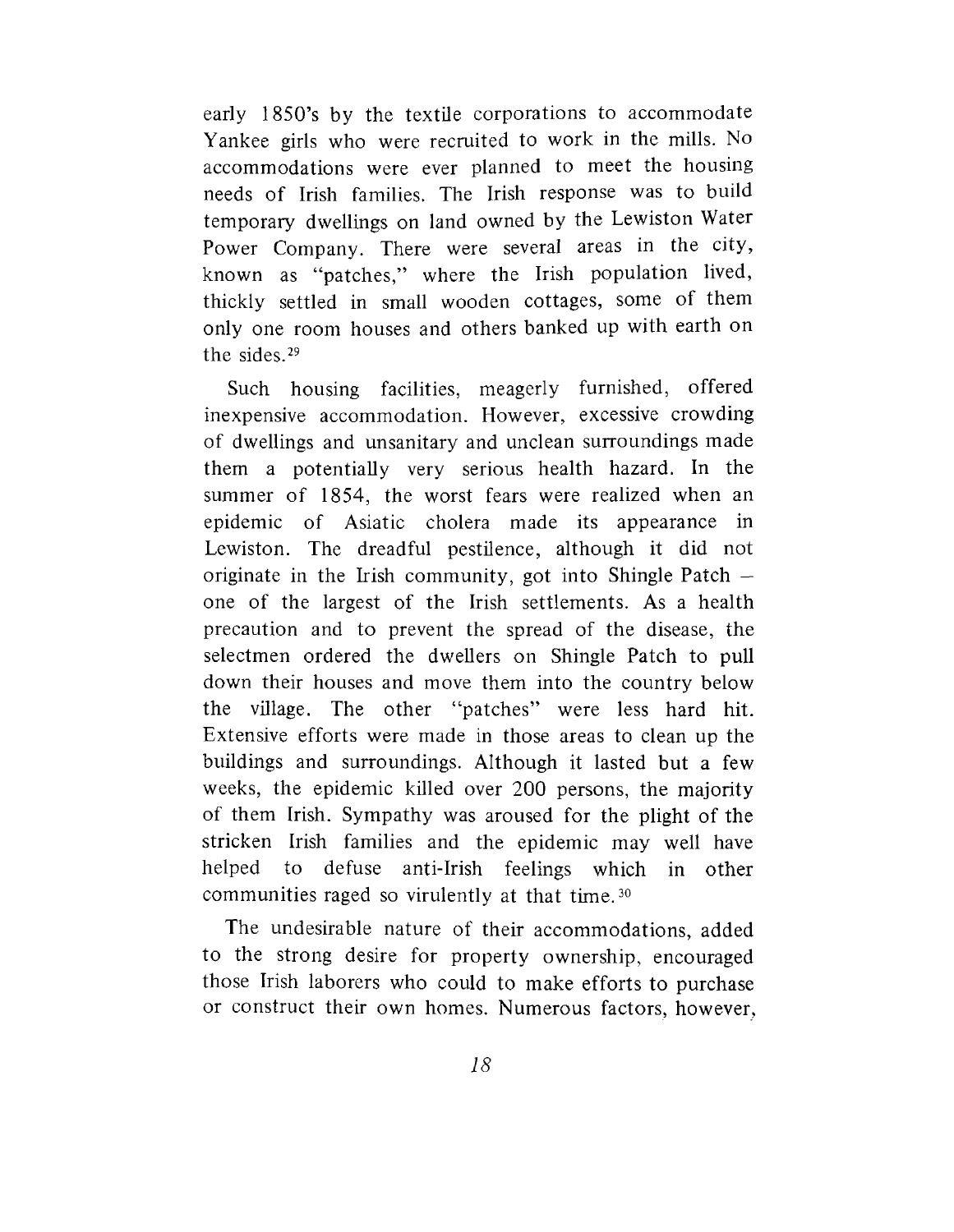militated against their success. The relatively low pay and irregular employment of many Irish immigrants prevented them from accumulating the necessary financial reserve to purchase land and construct a home. Even with the employment of several children, many families were barely able to supply their basic needs. Another factor which worked against the Irish was the relatively high cost of city lots. The dynamic nature of Lewiston's economy and the dramatic increase in population created a booming real estate market. The demand for city lots drove up the price. The most fortunate Irishmen were those who were able to make real estate purchases in the 1850's when 50 x 100 foot lots on some streets could be purchased for \$200. By the mid-1860's, comparable lots could not be secured for less than \$500 to \$800.<sup>31</sup>

The manuscript census schedules for the 1850 through 1870 period indicate the value of real and personal property owned by the respondent. The process of property accumulation was extemely slow and the majority of Irish immigrants were never able to become home-owners. Those who did, however, often reported sizeable property holdings — generally in excess of \$1,000. However, the census does not reveal the extent to which this property was mortgaged. The records of the Androscoggin Registry of Deeds reveal not only the amount of money involved in the various real estate transfers, but also whether the property was mortgaged and the terms for mortgage repayment. It was the rare Irishman who could purchase property without resort to a mortgage whether provided by a local bank or an individual. The process of meeting the financial obligations on the first mortgage often required the taking out of a second mortgage.<sup>32</sup>

The size of the property holdings of many Irishmen and information gathered from newspapers and other sources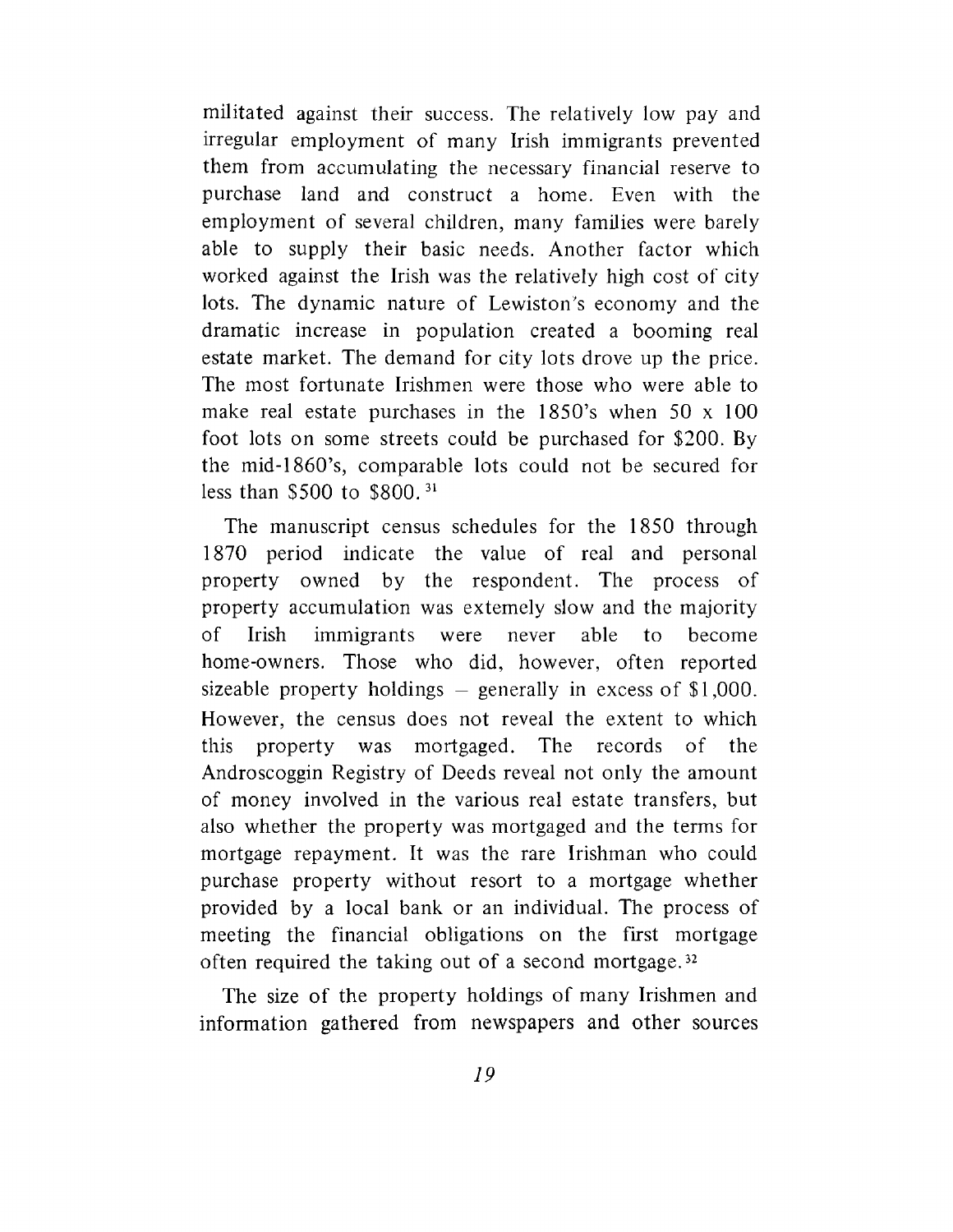indicates that many of the Irish who owned property built tenement houses which not only served the owner's family but furnished, through rents, a second source of income. Income from rents often provided sufficient funds to meet the mortgage and other financial obligations on the property. There was a great demand for housing and rents tended to be rather high. This encouraged those who could to participate in this lucrative real estate market. In addition, Irish families who were forced to rent preferred, when possible, to rent from individuals whom they knew and trusted.

The quality of the tenement buildings was often sub-standard and the working class and Irish residential areas suffered from inadquate sewage and sanitary facilities. In the early decades of urban growth, the city was without an adequate sewer system. Efforts were made in the late 1860's to overcome the inadequacies. However, the City Physician reported in 1871 that "notwithstanding [what] the city has done during the year by the construction of sewers, cleaning of streets, etc., for the sanitary improvements of the place, there yet remains much to be done ... <sup>I</sup> cannot avoid the conclusion that very much of the sickness of the city, especially among the Irish and French population, is caused by the overcrowding of tenements, with the consequent impure atmosphere within doors, and by poisonous gases from decaying vegetable and animal matter about the dwellings."<sup>33</sup>

The situation tended to deteriorate, rather than improve, over the succeeding years as the growing population and the influx of large numbers of French Canadians put increased pressure on already inadequate tenement facilities. In 1877 the City Physician reported in his annual review that:

In some parts of the city, tenement houses are greatly overcrowded,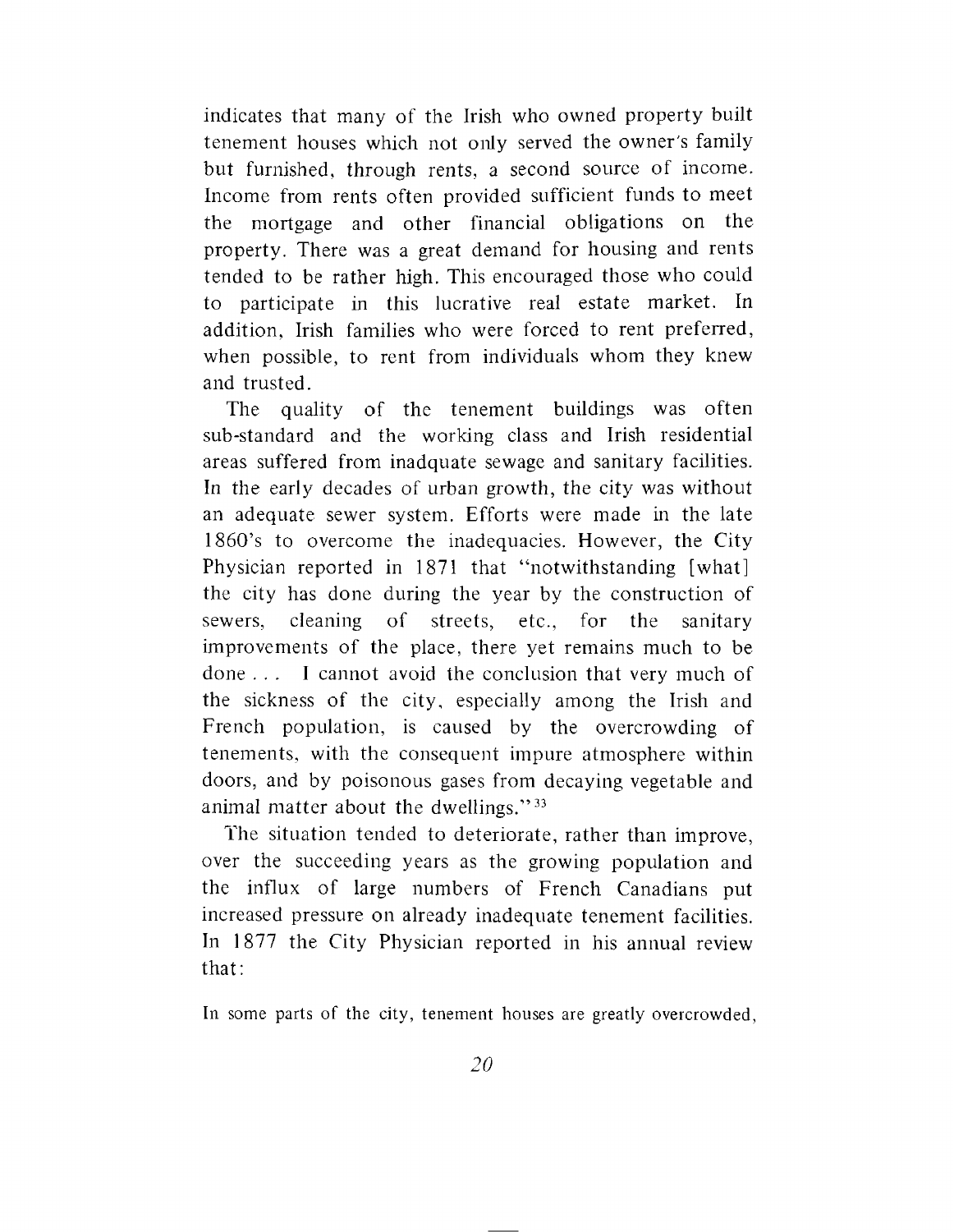so much so in our opinion as to constitute a prolific source of disease. In such localities especially, not only are the dwellings crowded and filthy, but the cellars and yards are, in many places, strewn with decaying organic matter, which not only offends the senses, but poisons the system and results in disease. In several instances families are living in apartments almost entirely below the level of the ground, the walls of whose rooms are seldom dry and the atmosphere always polluted with odors of mould and mildew. Such abodes may possibly afford health to some of the lower forms of animal life, but cannot aid the physical and moral advancement of a community. <sup>34</sup>

The historian surveying the residential position of the Irish immigrant might well be drawn to that small, but impressive, number who were able to make large gains  $$ the individuals like Patrick Marshall, a common laborer who experienced no occupational mobility during the thirty year period of this study, yet who was able to amass property holdings valued in excess of \$7,000. His experience was repeated by others, yet the vast majority of Lewiston's Irish population failed to share in this success. The high cost of real estate and the inability of most families to accumulate sufficient savings for the purchase or construction of their own home meant that the majority were forced to rent. Throughout the period of this study, the Irish tended to be residentially segregated in certain areas of the city  $-$  Irish Patch, Gas House Patch, Burnt Woods. Their homes were crowded and the lack of adequate sanitary facilities or clean water encouraged the spread of disease.<sup>35</sup>

Progress was not entirely lacking. As the Irishman's economic position improved, so also did his ability to afford healthy and comfortable housing facilities. Home ownership was not beyond the reach of the more enterprising. The process of saving the necessary money involved many sacrifices, but the Irishman was rewarded both in terms of the investment value of his property and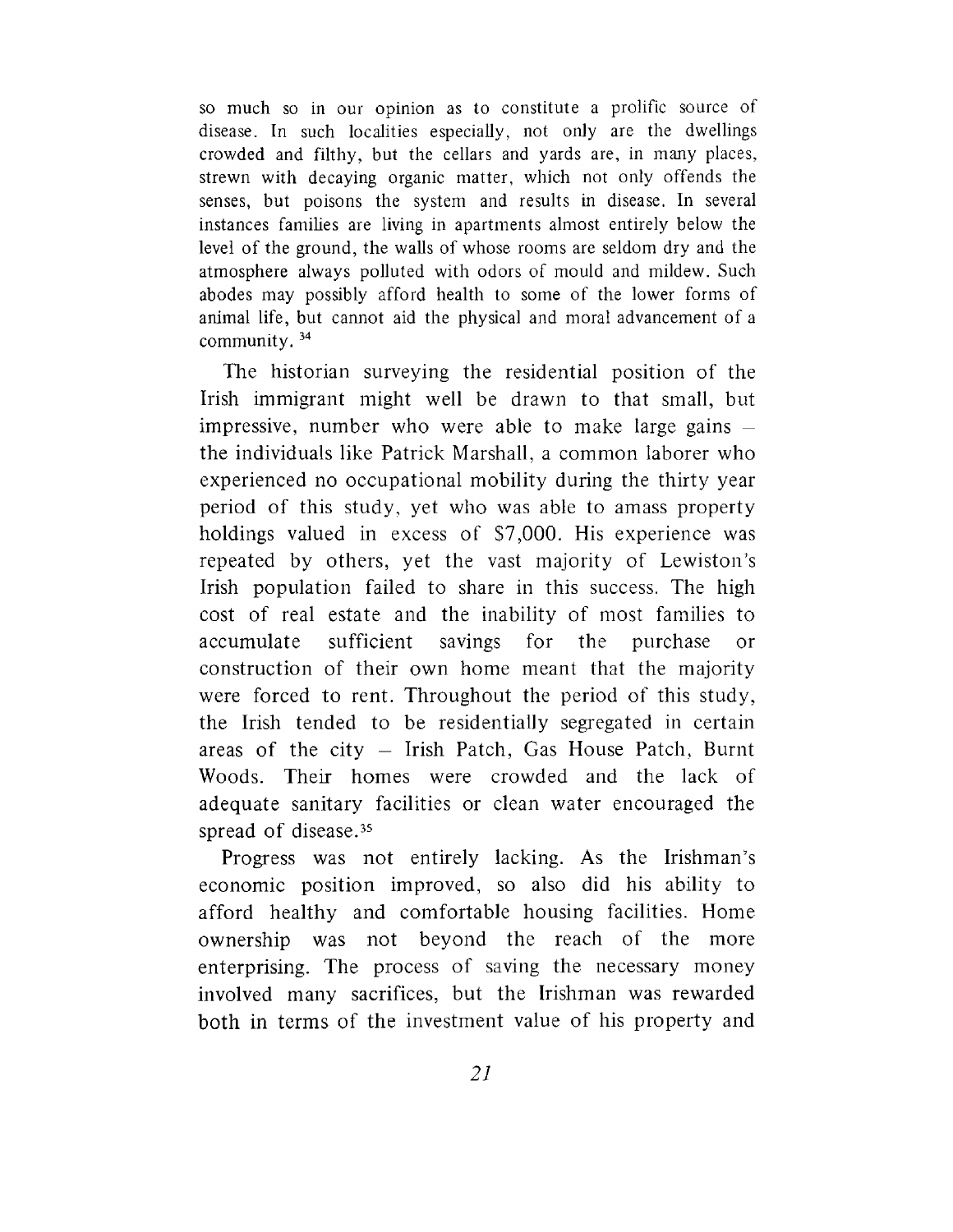of the security which home ownership afforded to the immigrant family.

Occupational and residential security represented the two major forces in the immigrant'<sup>s</sup> adjustment to the community. Full integration into community life and social acceptance involved much more. Occupation and property holdings are relatively easy to determine; however, the various factors involved in social acceptance are impossible to quantify. Social adjustment and acceptance implies overcoming prejudices and reducing anxiety and conflict.

Lewiston never experienced the kinds of anti-Irish conflict which wracked other New England cities. Violent anti-Irish activity was an extremely rare occurrence in Lewiston. Perhaps, the dynamic nature of the city'<sup>s</sup> economy and the lack of a sizeable lower class of native born laborers who might have felt threatened by the Irish immigrant acted to reduce the types of tension which in other communities flared into violence. While overt acts of violence against the Irish were not a serious concern, there was a considerable feeling of anxiety and alarm about many aspects of Irish life.<sup>36</sup>

Prominent among the features which concerned many Lewiston residents was the Irishman's excessive fondness for alcoholic beverages and the frequency with which Irishmen were engaged in criminal activity while under the influence of liquor. The newspapers seemingly never tired of recounting the regular police raids into the Irish settlements in search of prohibited beverages or the frequent cases of fights or wife beating which often accompanied intoxication. Excessive consumption of alcohol was also viewed as a contributing factor in increasing the city'<sup>s</sup> welfare burdens.

Throughout the thirty year period from 1850 to 1880, there was a gradual development of a community of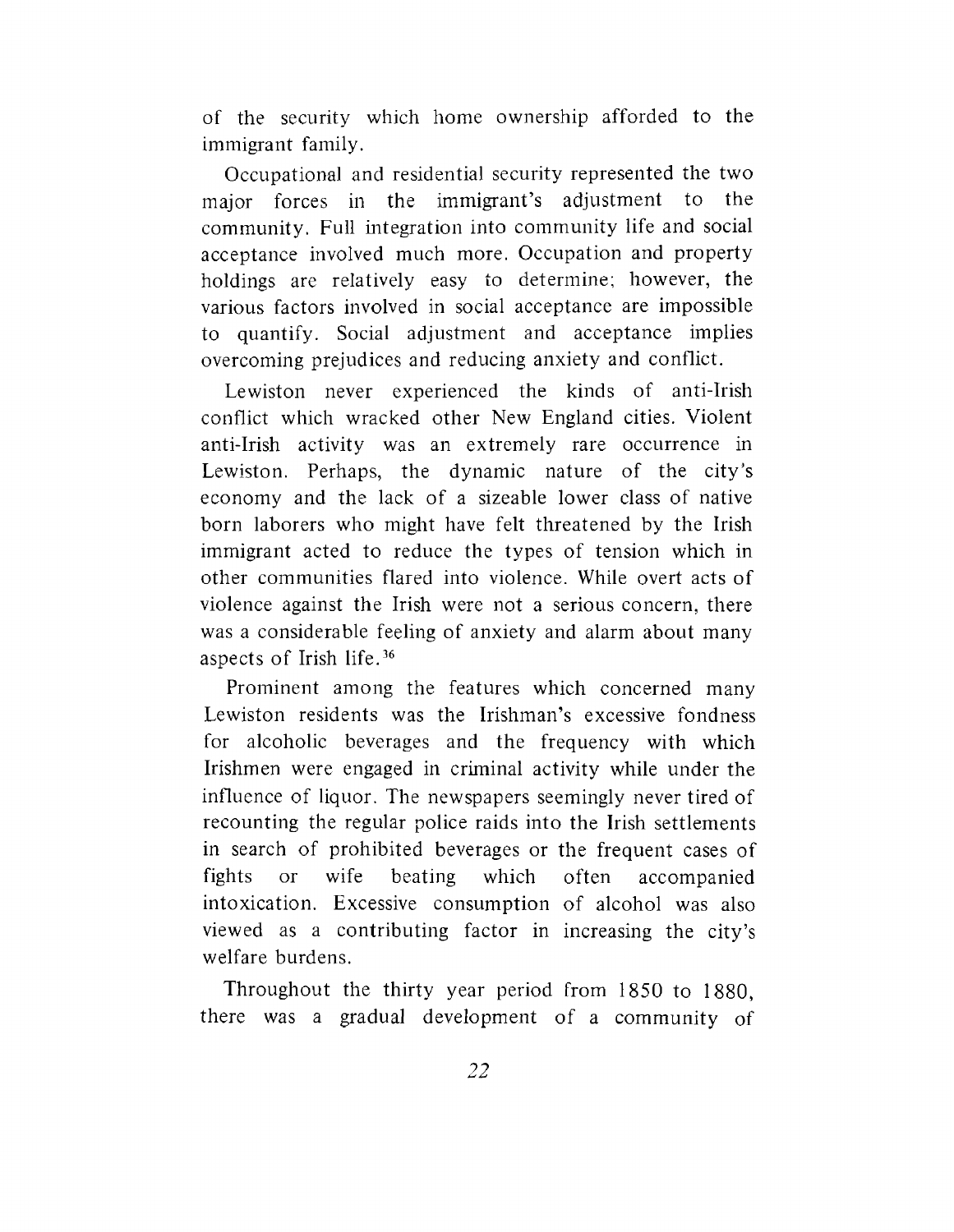interest between the Irish immigrant and the city at large. The Irish came to feel that they belonged in the community and that they had a future there. The growth of religious and fraternal organizations not only helped to tie the Irish community together, but also to give it roots in the city. The Irish came to realize that they could serve their needs by playing an active role in Lewiston's political life. Irishmen actively sought political office in the 1870's and increasing numbers of prominent Irish citizens were elected to the board of aidermen and the city council.

Several factors tended to improve the public viewpoint toward the Irish. The active role played by many Irishmen in the Civil War tended to enhance their public standing. Of equal importance, however, were the gradual improvements being made in their economic position. While it could not be said that by 1880 the Irish had achieved full integration and respectability, giant strides had been made. The Irish experience in Lewiston represented no "rags to riches" phenomenon. Progress was often slow and often slowest for those who had farthest to go. The majority of Irishmen who came to Lewiston in the 1850's and 1860's were poor, illiterate, and burdened by heavy family responsibilities. They adjusted to their condition as best they could, accepting the types of employment which were available, making small advances when the opportunities arose. Some were more fortunate than others and were able to achieve higher status through occupational advance or property accumulation. The experience of Lewiston's Irish demonstrates, that for these people at least, the American belief in mobility was indeed a myth.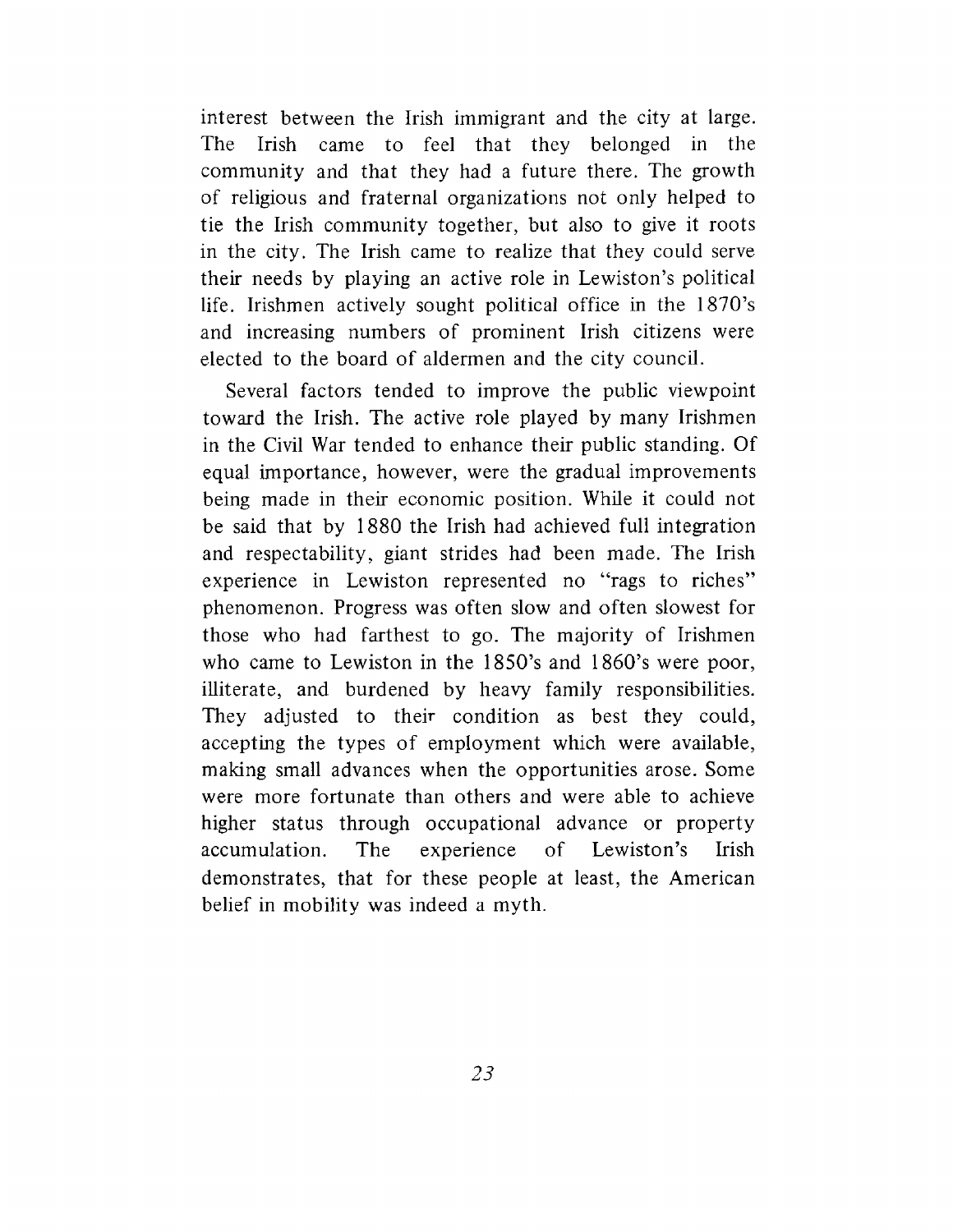#### **- NOTES -**

<sup>1</sup> John Hayward, *Hayward's New England Gazeteer* (Boston, 1856), p. 295.

<sup>2</sup> J. G. Elder, *History of Lewiston* (Lewiston, 1882), pp. 10-25.

*<sup>3</sup> Ibid.,* p. 26.

<sup>4</sup> William Lucey, *The Catholic Church in Maine* (Francestown, N.H., 1957), p. 167.

<sup>5</sup> Oscar Handlin, *Boston's Immigrants* (Cambridge, 1959), p. 45.

*6Ibid.,* pp. 49-50.

<sup>7</sup> An intensive study of the manuscript census schedules has furnished information on not only occupation but also size of families and places of birth of children.

<sup>8</sup> The statistical information has been furnished by the 1850 census enumeration for Lewiston.

<sup>9</sup> This is a summarization of a much more detailed analytical study of occupational shifts in the period 1850-1880.

*<sup>10</sup> Tenth Census of the United States* (Washington: Government Printing Office, 1886), pp. 344-346.

<sup>11</sup> Stephan Thernstrom, *Proverty and Progress: Social Mobility in a Nineteenth Century City* (New York, 1969), p. 20.

<sup>12</sup> In 1870, Canadian immigrants accounted for only 13 percent of the common labor force; by 1880 they were the largest single group with about 44 per cent.

<sup>13</sup> The Lewiston city directories for 1860, 1864, 1872, 1878-79 were used as a source for places of employment in addition to the census data.

 $14$  A combination of sources  $-$  the census and random newspaper information — was used to fill in the careers of individuals.

*<sup>15</sup> Ibid.*

<sup>16</sup> Thernstrom, *Poverty and Progress,* pp. 25-26.

*<sup>17</sup> Ibid.,* p. 25.

<sup>18</sup> "Mayor's Address," *Annual Report of the City of Lewiston,* 1868, pp. 7-8.